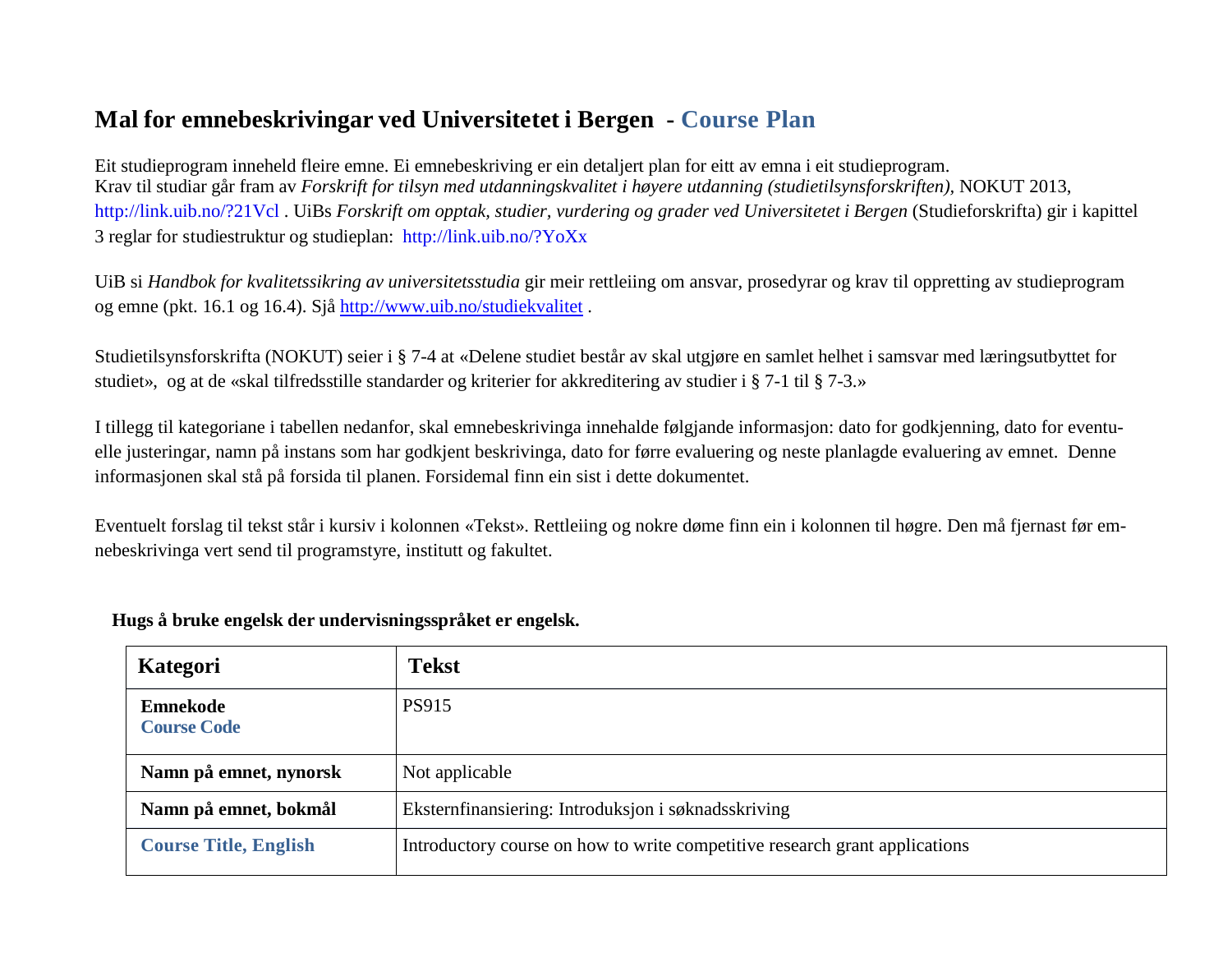| Studiepoeng, omfang<br><b>ECTS Credits</b>           | 2 ECTS                                                                                                                   |
|------------------------------------------------------|--------------------------------------------------------------------------------------------------------------------------|
| Studienivå (studiesyklus)<br><b>Level of Study</b>   | PhD candidates in their third or fourth year (not counting leaves of absence) and young Postdocs will<br>be prioritized. |
| <b>Fulltid/deltid</b><br><b>Full-time/Parttime</b>   | Not applicable                                                                                                           |
| Undervisningsspråk<br><b>Language of Instruction</b> | English                                                                                                                  |
| Undervisningssemester<br><b>Semester</b>             | Spring                                                                                                                   |
| Undervisningsstad<br><b>Place of Instruction</b>     | UiB, Bergen                                                                                                              |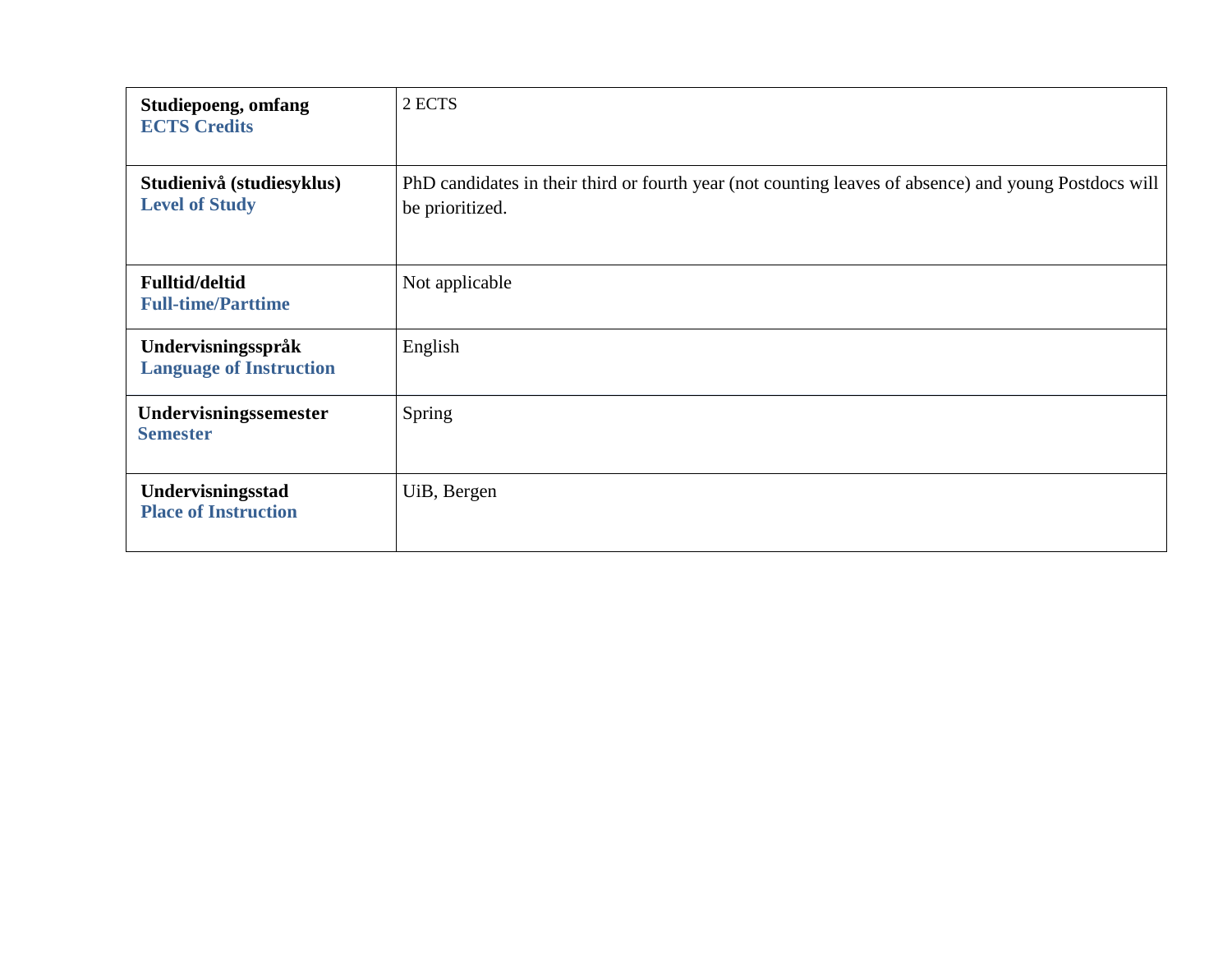| Mål og innhald                | General content                                                                                                                                                                                               |
|-------------------------------|---------------------------------------------------------------------------------------------------------------------------------------------------------------------------------------------------------------|
| <b>Objectives and Content</b> | Receiving a research grant is, in many ways, an important career-boosting factor. It provides the ap-<br>plicant with funding to conduct breakthrough research, thereby laying the foundation for scientific, |
|                               | economic, political, social, cultural and/or technological innovation. Furthermore, it substantiates                                                                                                          |
|                               | that the applicant is capable of innovative thinking and is willing to lead novel research endeavors.                                                                                                         |
|                               | Science and research shall contribute to solving scientific, socio-economic, and global challenges,                                                                                                           |
|                               | and where applicable help to reach sustainable development goals. The focus in research proposals is                                                                                                          |
|                               | therefore, with varying emphasis, on (scientific) excellence, multiple dimensions of impact and inno-                                                                                                         |
|                               | vation, implementation, dissemination/communication, and exploitation. There is a high demand for<br>inter- and transdisciplinary research as well as cross-sectoral research. Depending on the funding       |
|                               | scheme, one can apply for funds for fundamental or applied research, for personal or collaborative                                                                                                            |
|                               | grants, for local, national or international grants etc. Today's funding landscape is quite complex,                                                                                                          |
|                               | and each funding agency has its own requirements. What is common to all is that the grant applica-                                                                                                            |
|                               | tion (proposal) needs to be of high quality and that it in a clear and understandable way answers all<br>aspects mentioned in the call.                                                                       |
|                               |                                                                                                                                                                                                               |
|                               | During the course, participants will get an overview of the funding landscape relevant for the aca-                                                                                                           |
|                               | demic sector in Norway. The focus will be on, but is not limited to, personal and collaborative re-                                                                                                           |
|                               | search grants from the Research Council of Norway and the EU, combining knowledge from and                                                                                                                    |
|                               | about grants funding fundamental and/or applied research. The course is intended to help participants<br>to structure their proposal work and to improve their project descriptions.                          |
|                               |                                                                                                                                                                                                               |
|                               | The course will not focus on industrial grant applications.                                                                                                                                                   |
|                               | Type of course                                                                                                                                                                                                |
|                               | Dissemination or Subject specific course. The course is voluntary.                                                                                                                                            |
|                               | General learning objectives                                                                                                                                                                                   |
|                               | The course's main aim is to help participants to understand the funding landscape relevant for the                                                                                                            |
|                               | Norwegian academic sector and to obtain the necessary skills for preparing research proposals. The                                                                                                            |
|                               |                                                                                                                                                                                                               |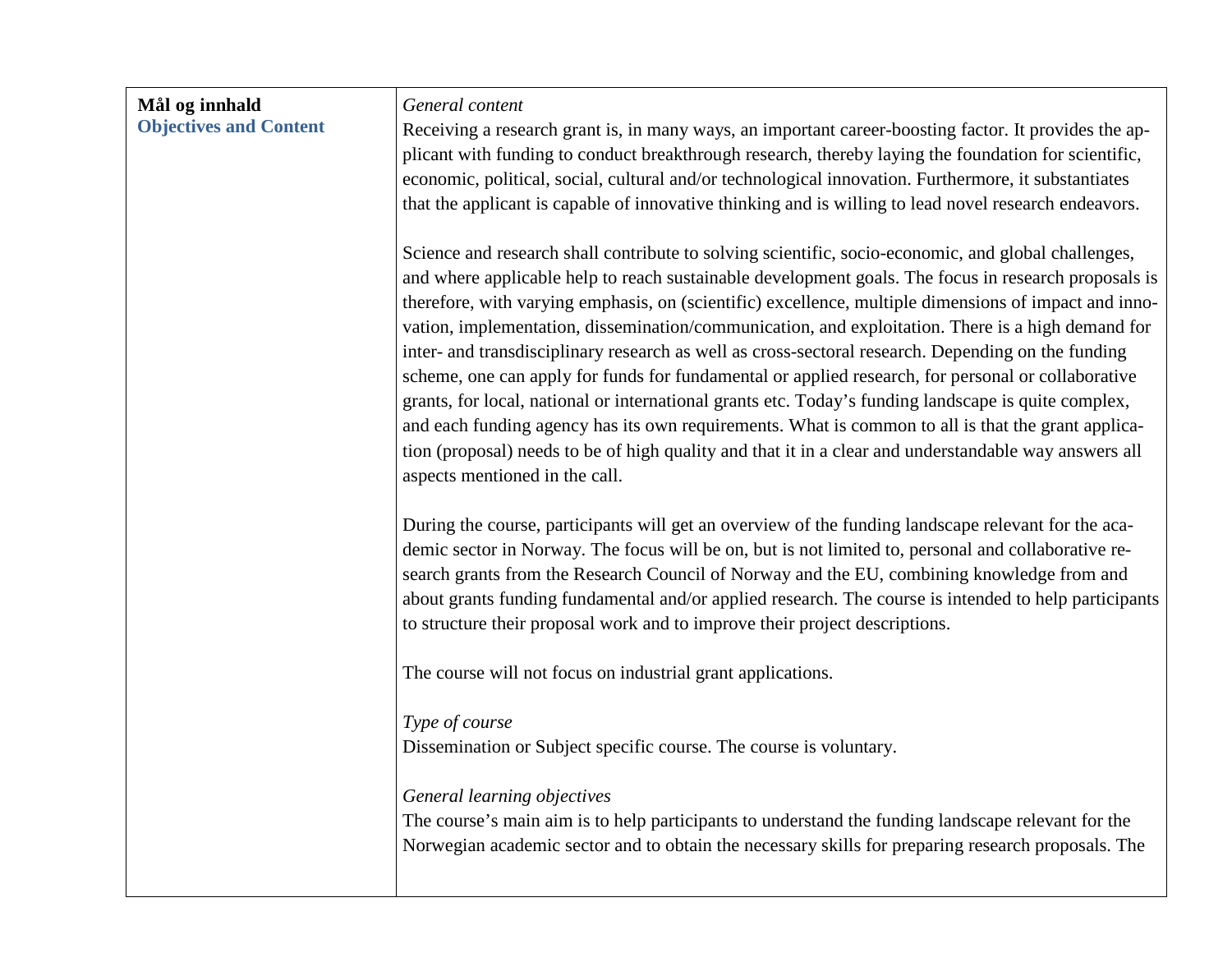| focus will be on proposals for the Research Council of Norway and the EU, but the general compe-<br>tence acquired during the course will enable participants to prepare research proposals also for other<br>funding agencies.                                                |
|--------------------------------------------------------------------------------------------------------------------------------------------------------------------------------------------------------------------------------------------------------------------------------|
| Knowledge<br>The course focuses on <i>research</i> grant applications. Participants will:                                                                                                                                                                                      |
| gain knowledge about the funding landscape relevant for the Norwegian academic sector; in-<br>$\bullet$<br>cluding, but not limited to, the Research Council of Norway and the EU                                                                                              |
| be able to navigate through selected funding databases<br>$\bullet$                                                                                                                                                                                                            |
| gain knowledge about different types of research-related applications used by the Research<br>Council of Norway and the EU (e.g., research and innovation actions, coordination and sup-<br>port actions, researcher projects, mobility grants, ERC/European Research Council) |
| learn how to analyze research funding calls<br>$\bullet$                                                                                                                                                                                                                       |
| learn how to manage the proposal writing process<br>$\bullet$                                                                                                                                                                                                                  |
| learn how to structure and write a research proposal<br>$\bullet$                                                                                                                                                                                                              |
| gain knowledge about the different parts of a research proposal and how to address them (ex-<br>$\bullet$<br>cellence, impact, implementation, administrative forms; 1 optional topic in addition: ethics,<br>budgeting, open science or other)                                |
| gain knowledge about research proposal evaluation processes; including, but not limited to,<br>$\bullet$<br>the Research Council of Norway and the EU                                                                                                                          |
| <b>Skills</b>                                                                                                                                                                                                                                                                  |
| After completion of the course, participants will:                                                                                                                                                                                                                             |
| know how to find, interpret, and answer research funding calls<br>$\bullet$                                                                                                                                                                                                    |
| know how to formulate a research proposal<br>$\bullet$                                                                                                                                                                                                                         |
| know about CV requirements<br>$\bullet$<br>be able to avoid pitfalls in proposal writing<br>$\bullet$                                                                                                                                                                          |
|                                                                                                                                                                                                                                                                                |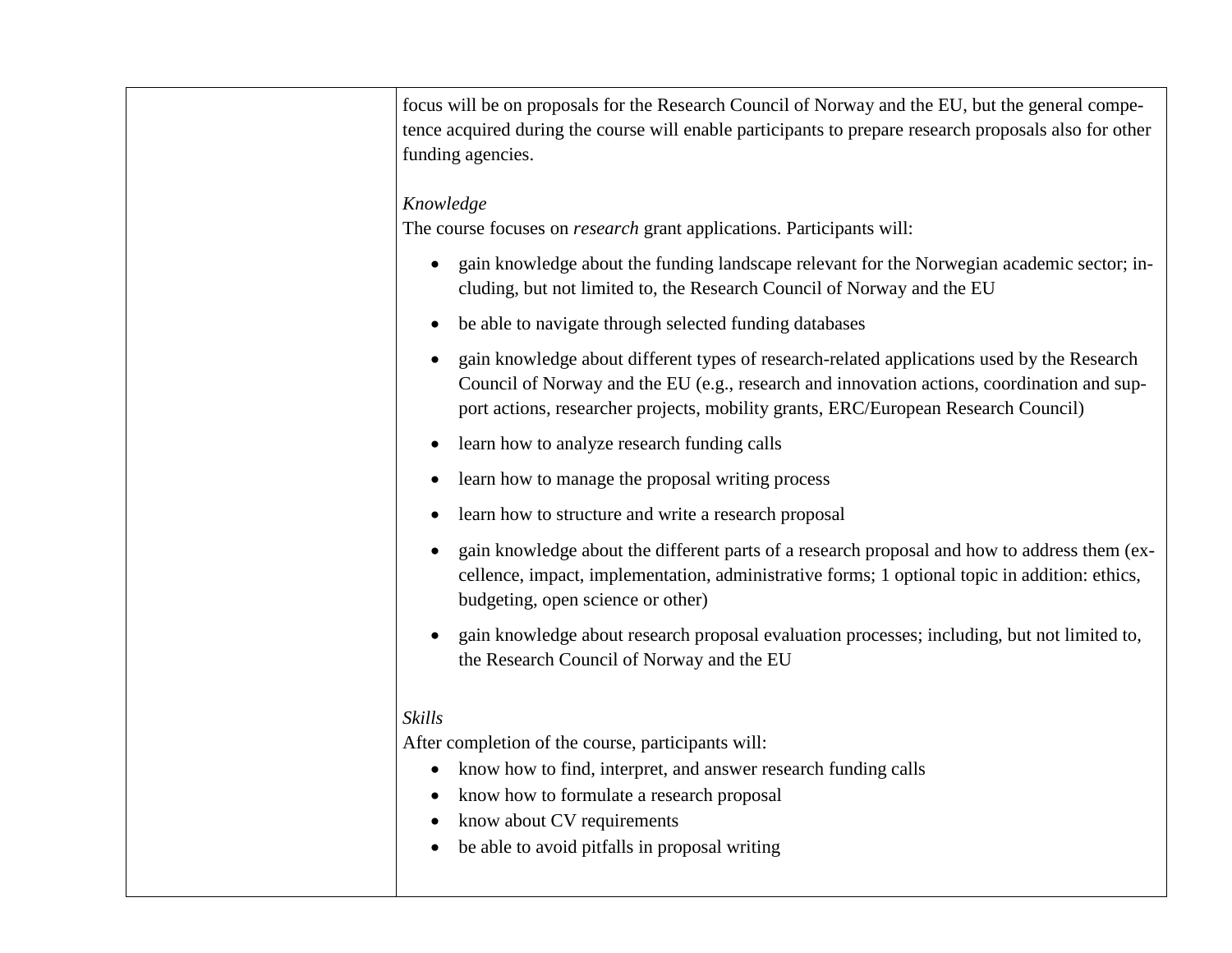## *General competence*

After completion of the course, the participants will:

- understand the importance of applying for external funding
- have learned how to initiate and manage a proposal process (time management)
- have learned how to improve their proposal text (writing skills)
- be able to critically evaluate project descriptions and give constructive feedback
- know where to get help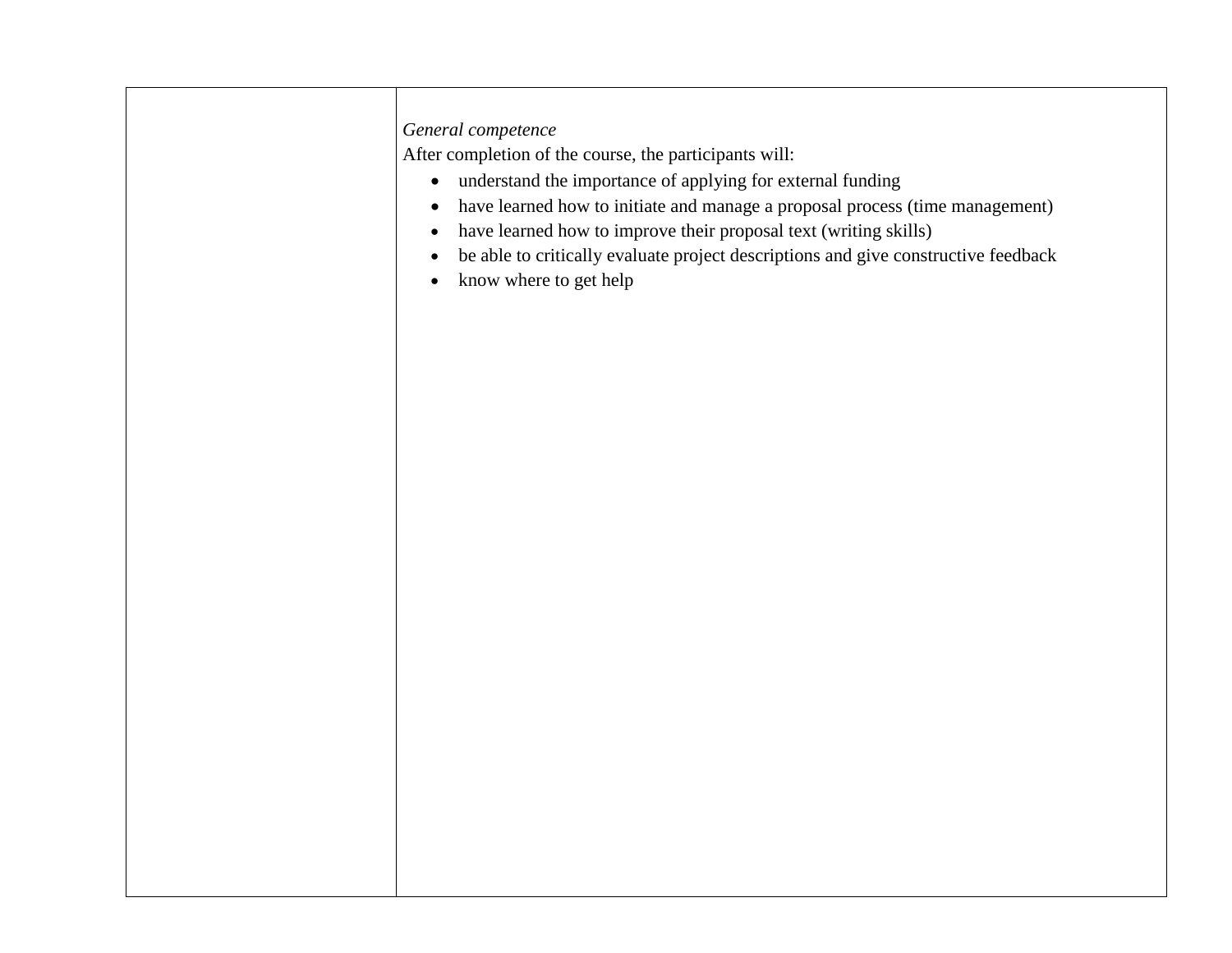| Krav til forkunnskapar<br><b>Required Previous Knowledge</b>                                                                                                               | Master Degree or PhD degree in disciplines relevant to educational sciences, psychology and public<br>health. No special knowledge on research funding schemes is required.                                                                                                                                                                                                                                                                                                                                                                                                                                                                                                        |
|----------------------------------------------------------------------------------------------------------------------------------------------------------------------------|------------------------------------------------------------------------------------------------------------------------------------------------------------------------------------------------------------------------------------------------------------------------------------------------------------------------------------------------------------------------------------------------------------------------------------------------------------------------------------------------------------------------------------------------------------------------------------------------------------------------------------------------------------------------------------|
| Tilrådde forkunnskapar<br><b>Recommended previous</b><br><b>Knowledge</b>                                                                                                  | Participants must be proficient in English.                                                                                                                                                                                                                                                                                                                                                                                                                                                                                                                                                                                                                                        |
| Studiepoengsreduksjon<br><b>Credit Reduction due to Course</b><br><b>Overlap</b>                                                                                           | Not applicable                                                                                                                                                                                                                                                                                                                                                                                                                                                                                                                                                                                                                                                                     |
| Er emnet ope eller er det re-<br>servert for studentar på be-<br>stemte program?<br>Is the course open or reserved<br>for students enrolled in partic-<br>ular programmes? | The course is open to all PhD candidates and Postdocs formally associated with the Faculty of Psy-<br>chology at UiB. PhD candidates in their third or fourth year (not counting leaves of absence) and<br>young Postdocs will be prioritized. Max 10 participants.                                                                                                                                                                                                                                                                                                                                                                                                                |
| Undervisningsformer og<br>omfang av organisert under-<br>visning<br><b>Teaching Methods and Extent of</b><br><b>Organized Teaching</b>                                     | The course consists of 2 days with presentations and group work as well as a written assignment.<br>Course day 1: theory (presentations)<br>$\bullet$<br>2-3 weeks time to draft a research proposal (details will be handed out to registered partici-<br>pants); actual work effort to prepare the proposal is estimated to be 2-2.5 days<br>Course day 2: theory (presentation(s)) and group work<br>Each participant taking part in both course days receives written feedback on his/her proposal<br>from the course leader.<br>1 week time to prepare a revised version of the research proposal; actual work effort to revise<br>the proposal is estimated to be 1.5-2 days |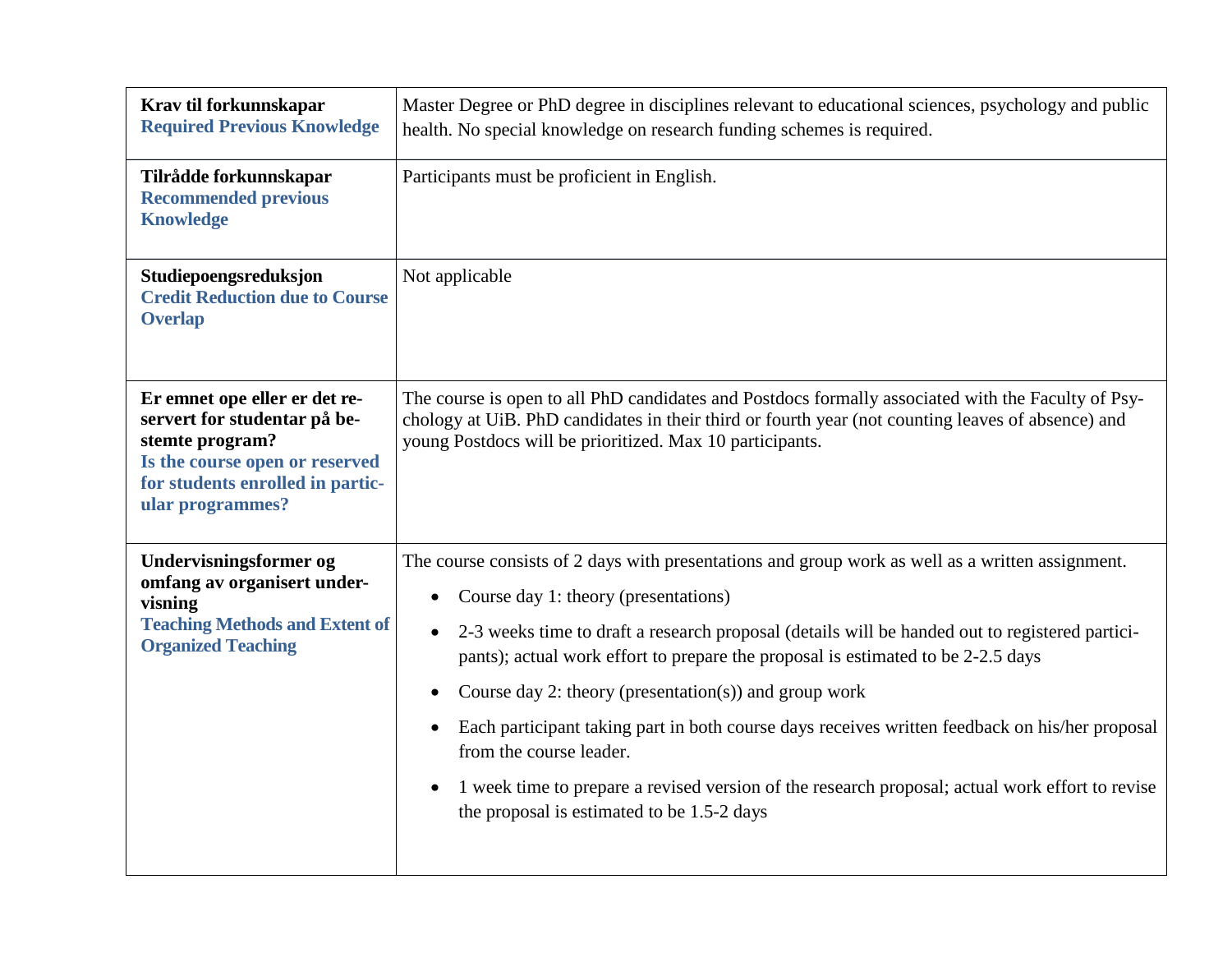| Obligatorisk undervisningsak-<br>tivitet<br><b>Compulsory Assignments and</b><br><b>Attendance</b> | To obtain 2 ECTS, participants need to attend both course days and must hand in the assignment<br>(draft and revised version of the research proposal) within the deadlines given by the course leader. |
|----------------------------------------------------------------------------------------------------|---------------------------------------------------------------------------------------------------------------------------------------------------------------------------------------------------------|
|                                                                                                    | To obtain 1 ECTS, participants need to attend course day 1 and must hand in the assignment (re-<br>search proposal draft) within the deadline given by the course leader.                               |
|                                                                                                    | At a lower participation rate, no ECTS will be granted.                                                                                                                                                 |
| Vurderingsformer<br><b>Forms of Assessment</b>                                                     | Written exam: A solid draft of a research proposal between the two course days and a revised version<br>of the research proposal after the second course day; at least 5 pages long (max. 10 pages).    |
| Hjelpemiddel til eksamen<br><b>Examination Support Material</b>                                    | Not applicable                                                                                                                                                                                          |
| <b>Karakterskala</b><br><b>Grading Scale</b>                                                       | Grade: Pass/Fail                                                                                                                                                                                        |
| Vurderingssemester<br><b>Assessment Semester</b>                                                   | Spring                                                                                                                                                                                                  |
| Litteraturliste<br><b>Reading List</b>                                                             | Not applicable                                                                                                                                                                                          |
| <b>Emneevaluering</b><br><b>Course Evaluation</b>                                                  | Oral or written feedback at the end of the course                                                                                                                                                       |
| Programansvarleg<br><b>Programme Committee</b>                                                     | Faculty of Psychology, University of Bergen                                                                                                                                                             |